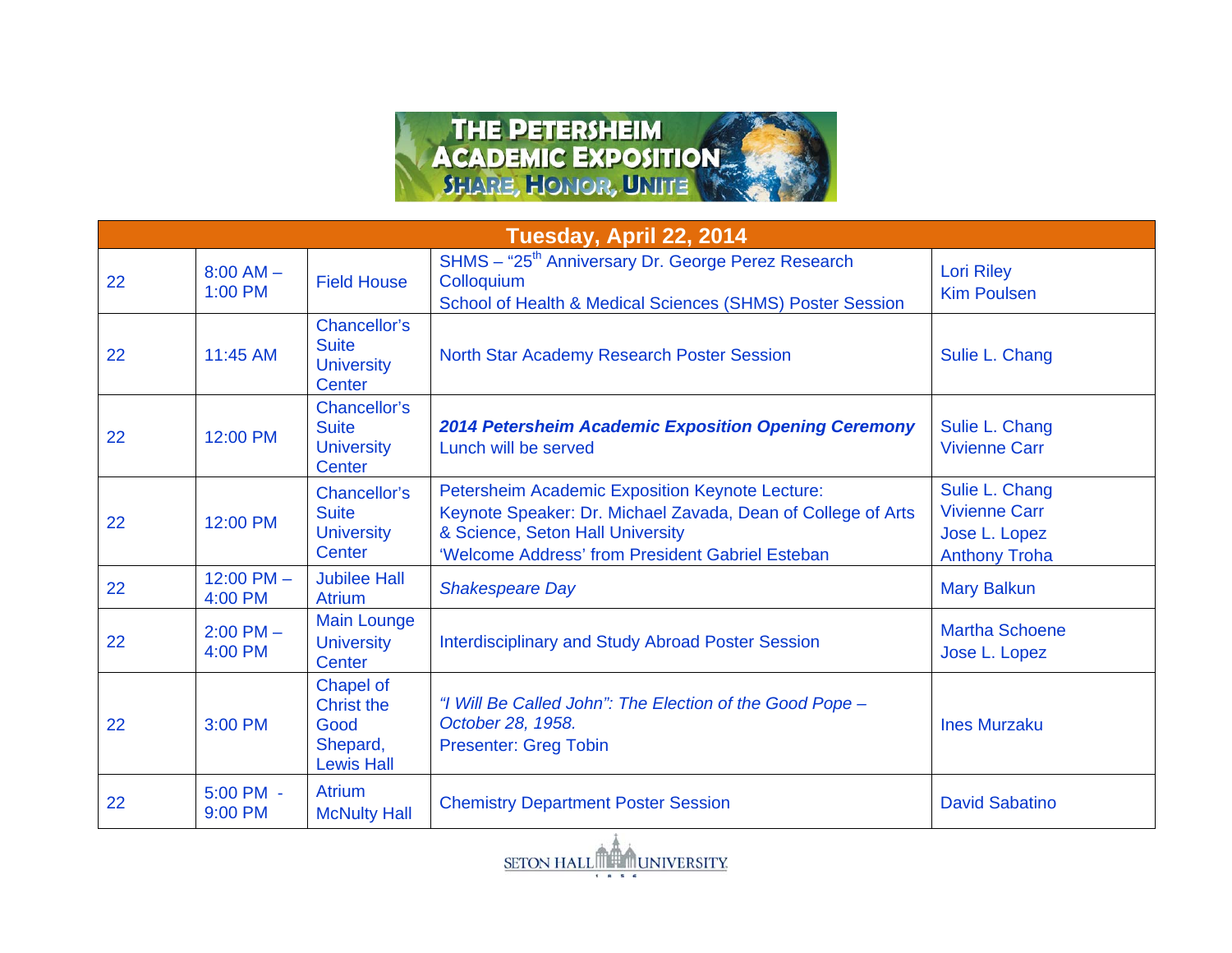| 22 | 5:45 PM                    | Amphitheater<br><b>McNulty Hall</b>                          | <b>Chemistry and Biochemistry Petersheim Seminar</b><br>Speaker: Dr. Anthony Novembre, Associate Director, Princeton<br>Institute for the Science & Technology of Materials (PRISM)<br>Title: Chemistry and Processing of Resist Materials for<br><b>Nanolithography Patterning Applications</b> | <b>David Sabatino</b>   |
|----|----------------------------|--------------------------------------------------------------|--------------------------------------------------------------------------------------------------------------------------------------------------------------------------------------------------------------------------------------------------------------------------------------------------|-------------------------|
|    |                            |                                                              | Wednesday, April 23, 2014                                                                                                                                                                                                                                                                        |                         |
| 23 | $9:00$ AM -<br>3:00 PM     | <b>Jubilee Hall</b><br><b>Atrium</b>                         | <b>Fit to Learn</b>                                                                                                                                                                                                                                                                              | Paula R. Zaccone        |
| 23 | $10:30$ AM $-$<br>12:30 PM | Beck Room,<br><b>Walsh Library</b>                           | Pinterest in the Classroom: Student Projects on the Gothic,<br>the Grotesque, and the Body                                                                                                                                                                                                       | <b>Mary Balkun</b>      |
| 23 | $9:30$ AM $-$<br>11:00 AM  | Duffy 81                                                     | Anthropology in the real world                                                                                                                                                                                                                                                                   | <b>Cherubim Quizon</b>  |
| 23 | 1:30 PM $-$<br>4:00 PM     | Campus<br><b>Ministry</b><br>Center,<br><b>Boland Hall</b>   | Celebration of the Canonization of Pope John XXIII and Pope<br>John Paul II<br>Screening of "John XXIII - The Pope of Peace"                                                                                                                                                                     | Rev. Warren Hall        |
| 23 | $5:00$ PM $-$<br>7:00 PM   | Campus<br><b>Ministry</b><br>Center,<br><b>Boland Hall</b>   | Celebration of the Canonization of Pope John XXIII and Pope<br>John Paul II<br>Screening of "Witness to Hope - The Life of John Paul II"                                                                                                                                                         | <b>Rev. Warren Hall</b> |
| 23 | $5:00$ PM $-$<br>7:00 PM   | Chancellor's<br>Suite,<br><b>University</b><br><b>Center</b> | Workshop on<br>Care giver Burden and Caregiver Gain: How it can be done<br>better                                                                                                                                                                                                                | <b>Emma Quartaro</b>    |
| 23 | $5:30$ PM $-$<br>8:00 PM   | <b>Jubilee Hall</b><br>Auditorium                            | <b>Annual Showcase Recital</b><br>The Department of Communication and The Arts presents student<br>soloists of the Music Program in a showcase recital featuring Classical<br>and Popular selections.                                                                                            | <b>Dena Levine</b>      |
| 23 | $6:00$ PM $-$<br>8:00 PM   | Amphitheater<br><b>McNulty Hall</b>                          | Discussion on Economic and Financial Reality and Immigration.<br>Topic I: Pope Francis's view regarding economic and financial<br>reality                                                                                                                                                        | <b>Yeomin Yoon</b>      |

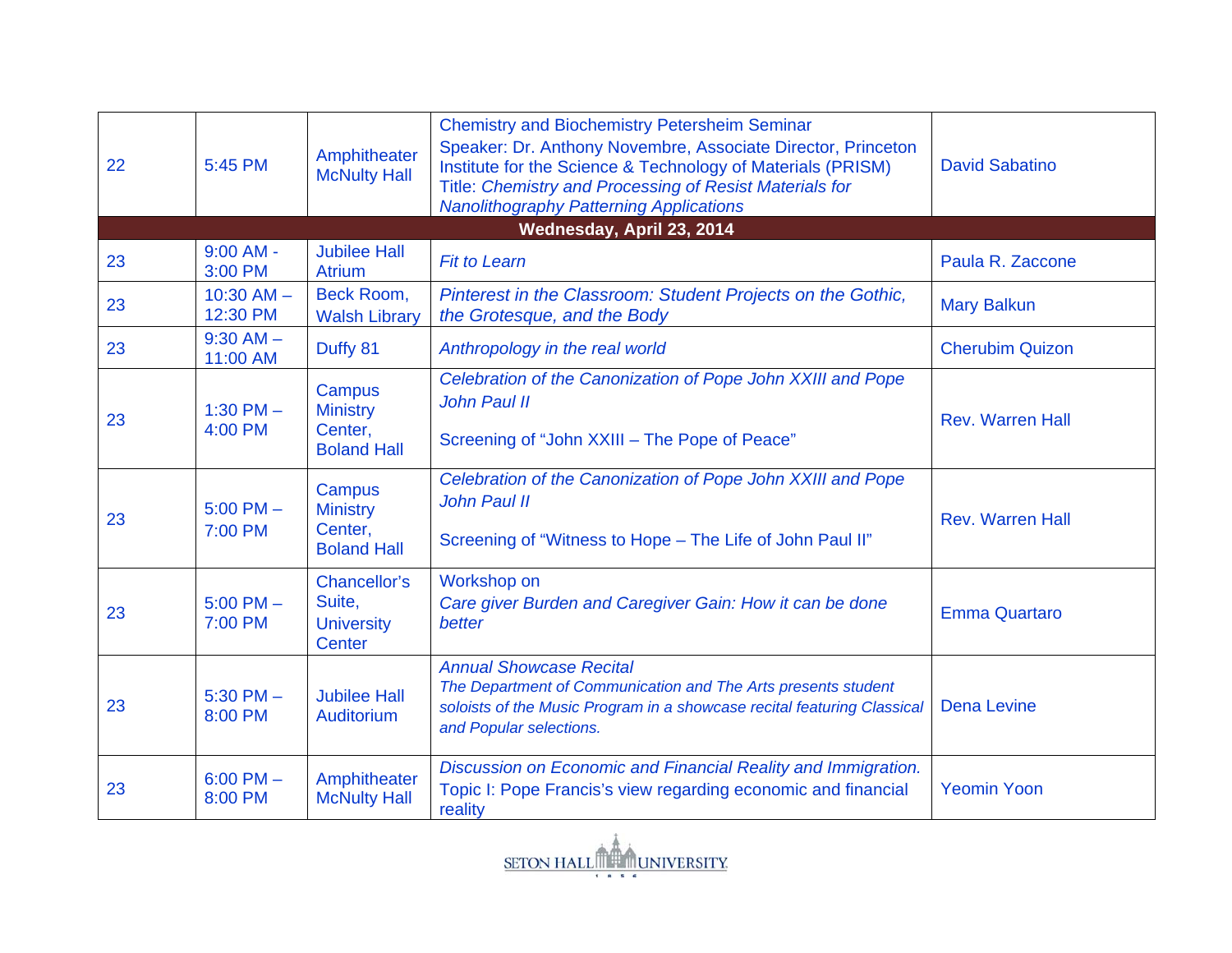|    |                            |                                                                                        | Topic II: Economist articles on immigration issues                                                                                                                                                                                                                   |                                                |
|----|----------------------------|----------------------------------------------------------------------------------------|----------------------------------------------------------------------------------------------------------------------------------------------------------------------------------------------------------------------------------------------------------------------|------------------------------------------------|
| 23 | $7:00$ PM $-$<br>8:00 PM   | Chapel of<br><b>Christ the</b><br>Good<br>Shepard,<br><b>Lewis Hall</b>                | Hail, Holy Queen, Mother of Mercy!                                                                                                                                                                                                                                   | <b>Theresa Miller</b><br><b>Diane Carr</b>     |
| 23 | $7:00$ PM $-$<br>10:00 PM  | Campus<br><b>Ministry</b><br>Center,<br><b>Boland Hall &amp;</b><br><b>Main Chapel</b> | Celebration of the Canonization of Pope John XXIII and Pope<br>John Paul II<br>7:00pm – Light Reception with food provided by Members of<br>the Slavic Club (Campus Ministry Center)<br>8:00pm - Holy Hour (Main Chapel)<br>9:00pm - Social (Campus Ministry Center) | <b>Rev. Warren Hall</b>                        |
|    |                            |                                                                                        | Thursday, April 24, 2014                                                                                                                                                                                                                                             |                                                |
| 24 | 7:30 PM -<br>10:00 PM      | <b>Nursing</b><br>Amphitheater                                                         | <b>Annual Chinese Speech Competition</b>                                                                                                                                                                                                                             | <b>Dongdong Chen</b>                           |
| 24 | $10:30$ AM $-$<br>1:30 PM  | Chancellor's<br>Suite,<br><b>University</b><br><b>Center</b>                           | 2014 Experiential Education Awards Luncheon<br>(By Invitation Only)                                                                                                                                                                                                  | <b>Christopher Carbone</b>                     |
| 24 | $10:00$ AM $-$<br>11:30 AM | <b>Main Lounge</b><br><b>University</b><br><b>Center</b>                               | <b>Wetlands Collaboration Project</b><br><b>Environmental Studies Project with SHU students and fourth</b><br>graders of Hope Township School                                                                                                                        | <b>Deb Zinicola</b><br><b>Michael Taylor</b>   |
| 24 | 12:00 PM -<br>2:00 PM      | Beck Room,<br><b>Walsh Library</b>                                                     | <b>Copyright Event</b><br>Presenter: Jane B. Hutchison, William Paterson University                                                                                                                                                                                  | <b>John Buschman</b><br><b>Lisa Rose-Wiles</b> |
| 24 | $9:00$ AM $-$<br>5:00 PM   | <b>University</b><br>Center &                                                          | <b>Organizational Behavior: Casting Votes for Academic</b><br>Enhancement                                                                                                                                                                                            | <b>Karen Boroff</b>                            |

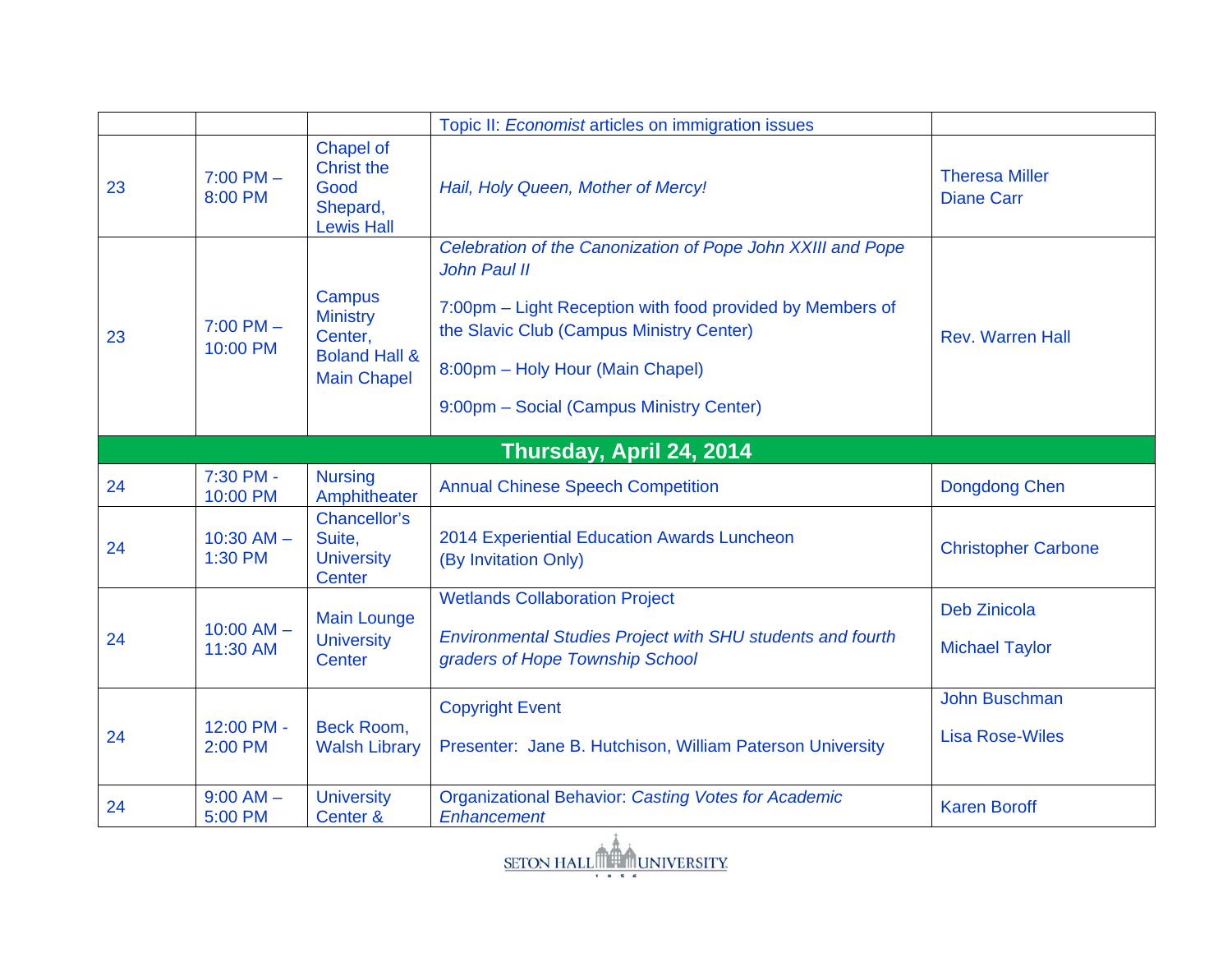|    |                          | <b>Jubilee Hall</b>                                  |                                                                                                                                                                                                                                           |                          |  |  |  |
|----|--------------------------|------------------------------------------------------|-------------------------------------------------------------------------------------------------------------------------------------------------------------------------------------------------------------------------------------------|--------------------------|--|--|--|
| 24 | $2:30$ PM $-$<br>3:30 PM | Jubilee 388,<br><b>Jubilee Hall</b>                  | At-risk middle school students' beliefs, hopes, adjustment, and<br>academic performance                                                                                                                                                   | <b>Peggy Brady-Amoon</b> |  |  |  |
| 24 | $3:30$ PM $-$<br>7:30 PM | <b>Atrium</b><br><b>McNulty Hall</b>                 | <b>Biological Sciences Poster Session</b>                                                                                                                                                                                                 | <b>Edward Tall</b>       |  |  |  |
| 24 | $5:30$ PM $-$<br>7:30 PM | Amphitheater<br><b>McNulty Hall</b>                  | <b>Biological Sciences Keynote Lecture</b><br>Speaker: Katharine J. Bar, M.D., Perelman School of Medicine,<br>University of Pennsylvania<br>Title: HIV Prophylaxis Failure: Molecular Mechanisms Revealed<br>by Single Genome Sequencing | <b>Edward Tall</b>       |  |  |  |
|    | Friday, April 25, 2014   |                                                      |                                                                                                                                                                                                                                           |                          |  |  |  |
| 25 | $9:00 AM -$<br>11:30 AM  | Dean's<br>Conference<br>Room, Fahy<br>Hall           | <b>Honors in History Presentations</b><br><b>Department of History</b>                                                                                                                                                                    | <b>Kirsten Schultz</b>   |  |  |  |
| 25 | $9:00$ AM $-$<br>5:00 PM | <b>University</b><br>Center &<br><b>Jubilee Hall</b> | <b>Organizational Behavior: Casting Votes for Academic</b><br>Enhancement                                                                                                                                                                 | <b>Karen Boroff</b>      |  |  |  |
| 25 | 12:00 PM                 | <b>Walsh</b><br>Gallery,<br><b>Walsh Library</b>     | <b>Nelson Mandela Memorial Event</b>                                                                                                                                                                                                      | <b>Forrest Pritchett</b> |  |  |  |
| 25 | $2:00$ PM $-$<br>4:15 PM | Amphitheater<br><b>McNulty Hall</b>                  | A Symposium on Health Problems and Health Issues in the<br>Philippines                                                                                                                                                                    | <b>Kathleen Sternas</b>  |  |  |  |
| 25 | 10:00 AM                 | <b>Walsh</b><br>Gallery,<br><b>Walsh Library</b>     | <b>First Year Symposium</b>                                                                                                                                                                                                               | <b>Forrest Pritchett</b> |  |  |  |
| 25 | $3:00$ PM $-$<br>5:00 PM | <b>Jubilee Hall</b><br>Auditorium                    | <b>Charter Day</b><br>Keynote: Maxine Lurie, Ph.D., Professor Emeritus of History<br>Title: New Jersey at 350: Seton Hall's Connections<br>Presentation: Bishop Bernard J. McQuid Medal for<br><b>Distinguished Service</b>               | <b>Bernadette McVey</b>  |  |  |  |

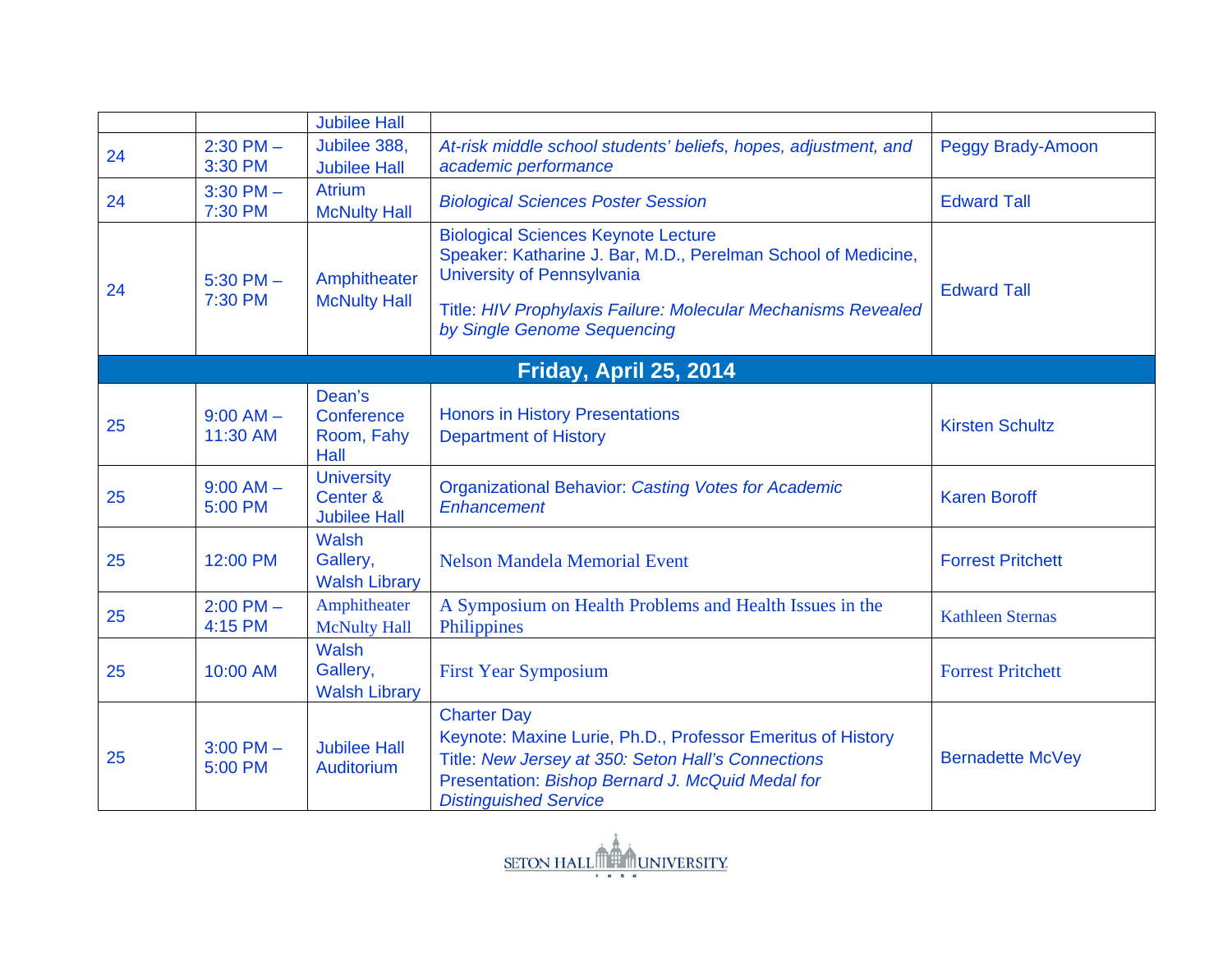|                                  |                          |                                                                  | <b>Mathematics Seminar</b>                                                                                                                                                                       |                                               |  |  |
|----------------------------------|--------------------------|------------------------------------------------------------------|--------------------------------------------------------------------------------------------------------------------------------------------------------------------------------------------------|-----------------------------------------------|--|--|
| 25                               | 1:00 PM $-$<br>2:00 PM   | Arts &<br>Science,<br>Amphitheater<br>107                        | 2014 Charles H. Franke Memorial Lecture<br>Speaker: Roy Freedman, Ph.D.                                                                                                                          | <b>John Masterson</b>                         |  |  |
| 25                               | $4:00$ PM $-$<br>6:00 PM | Atrium,<br><b>McNulty Hall</b>                                   | <b>Mathematics and Physics Poster Session</b>                                                                                                                                                    | <b>Anthony Troha</b><br><b>Thomas Marlowe</b> |  |  |
| 25                               | $6:00$ PM $-$<br>8:00 PM | Amphitheater<br><b>McNulty Hall</b>                              | Open Ceremony of the Society of Physics Students Zone 3<br><b>Meeting</b>                                                                                                                        | Jose L. Lopez                                 |  |  |
|                                  | Saturday, April 26, 2014 |                                                                  |                                                                                                                                                                                                  |                                               |  |  |
| 26                               | $9:00$ AM $-$<br>8:00 PM | Amphitheater<br><b>McNulty Hall</b>                              | <b>Society of Physics Students Zone 3 Meeting</b><br>Fr. Stanley Jaki, O.S.B Distinguished Lecture                                                                                               | Jose L. Lopez                                 |  |  |
| 26                               | 12:00 PM $-$<br>1:00 PM  | <b>Room 383</b><br><b>Jubilee Hall</b>                           | <b>Psychology Research Symposium</b>                                                                                                                                                             | <b>Michael Vigorito</b>                       |  |  |
| 26                               | 1:30 PM $-$<br>4:30 PM   | <b>University</b><br>Club,<br><b>University</b><br><b>Center</b> | Psychology Honors Reception and Lombardi Scholarship<br><b>Awards</b>                                                                                                                            | <b>Michael Vigorito</b>                       |  |  |
| <b>Sunday, April 27, 2014</b>    |                          |                                                                  |                                                                                                                                                                                                  |                                               |  |  |
| 27                               | $9:00$ AM $-$<br>3:00 PM | <b>South</b><br>Orange<br>Campus                                 | <b>Spring Open House</b>                                                                                                                                                                         | <b>Drew Holden</b>                            |  |  |
| Events outside April 22-26, 2014 |                          |                                                                  |                                                                                                                                                                                                  |                                               |  |  |
| <b>Date</b>                      | <b>Time</b>              | Location                                                         | <b>Title of Event</b>                                                                                                                                                                            | <b>Organizer / Contact</b>                    |  |  |
| April 15                         | 4:30 PM                  | <b>Chancellor's</b><br>Suite,<br><b>University</b><br>Center     | Healing the Church, Uniting the Nations: The 600th<br><b>Anniversary of the Council of Constance</b><br>Dr. David Wallace, Judith Rodin Professor of English, University<br>of Pennsylvania, USA | <b>Ines Murzaku</b>                           |  |  |